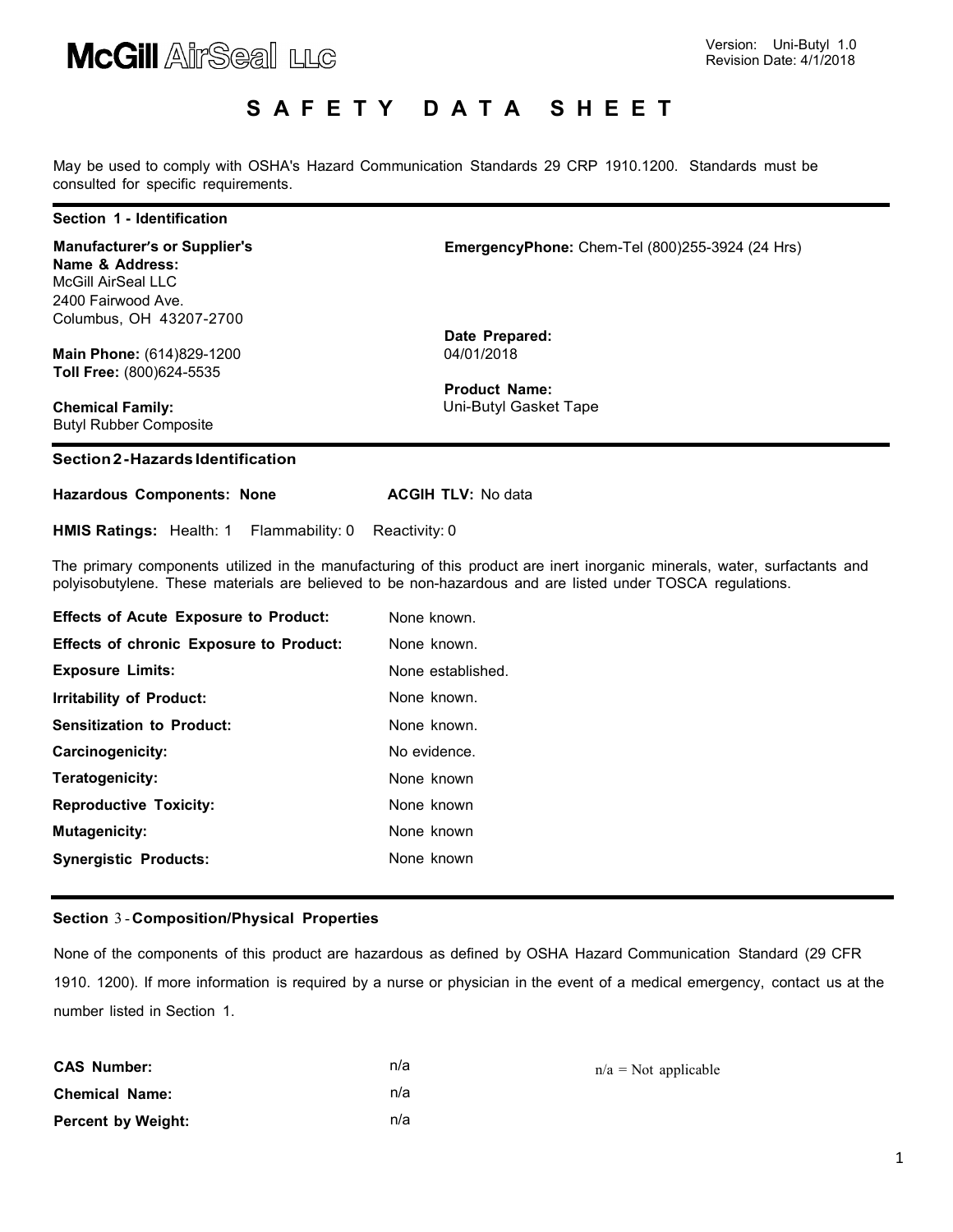# **McGill AirSeal LLG**

# S A F E T Y D A T A S H E E T

### Section 4 - First Aid Measures

Specific Measures:

| Eye Contact:                 | Do not remove, seek medical attention immediately.                                             |
|------------------------------|------------------------------------------------------------------------------------------------|
| <b>Skin contact:</b>         | If too sensitive, seek medical attention.                                                      |
| Inhalation:                  | Not applicable                                                                                 |
| Ingestion:                   | Not likely, but if ingested, could constipate or create<br>a blockage. Seek medical attention. |
| <b>HMIS Health Rating: 1</b> |                                                                                                |

### Section 5 - Fire Fighting Measures

Extinguishing Media: Use water, foam, carbon dioxide, or dry chemical. Nitrogen oxides and carbon monoxides may be involved. Incomplete combustion can yield carbon monoxide and hydrocarbons.

HMIS Flammability Rating: 0

### Section 6 - Accidental Release Measures

Leak or Spill Procedure: As the product is a solid, a spill is not really possible. If the material is dumped or falls into an undesirable location and is no longer usable, dispose of the material as described in Section 13 of this document.

### Section 7 - Handling and Storage

Handling Procedures & Equipment: Wash hands with soap and water before eating.

Storage Requirements: Store in a cool, dry place. Avoid excessive heat and keep away from oxidizers.

### Section 8 - Exposure Controls and Personal Protection



### Personal Protective Equipment: 
HMIS "B" RATING

| Gloves (specify):     | Cotton or other protective gloves.                        |
|-----------------------|-----------------------------------------------------------|
| Respirator (specify): | None needed.                                              |
| Eye (specify):        | Glasses or goggles recommended.                           |
| Footwear (specify):   | Industrial shoes to protect skin from adhesive contact.   |
| Clothing (specify):   | Long sleeves, long trousers to protect skin from contact. |
| Other (specify):      | None known.                                               |
|                       |                                                           |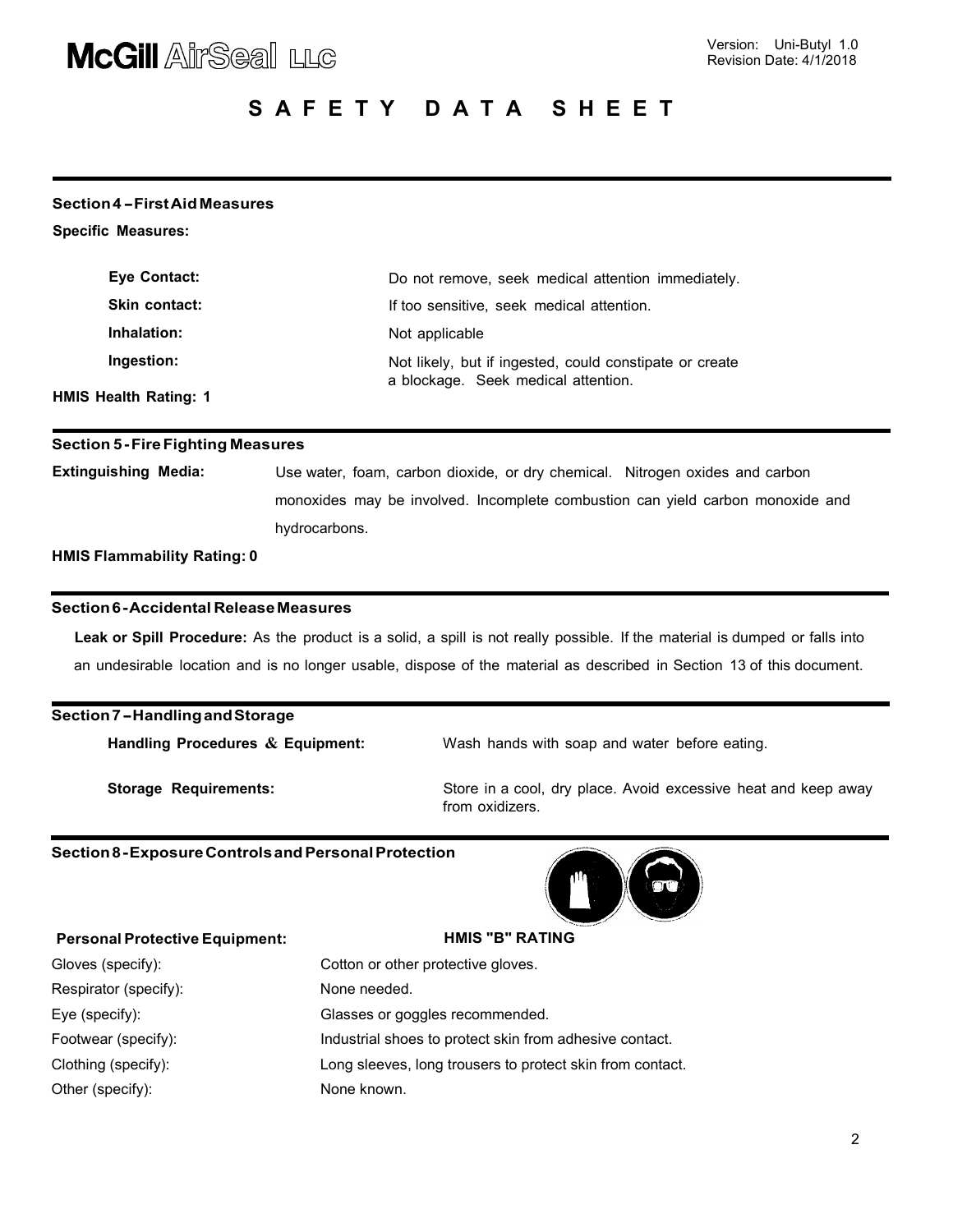# **McGill AirSeal LLG**

# S A F E T Y D A T A S H E E T

### Section 9 - Physical and Chemical Properties

| Physical State:      | Extruded mastic | Odor & Appearance:       | Soft, sticky mastic |                        |
|----------------------|-----------------|--------------------------|---------------------|------------------------|
| Vapor Pressure:      | n/a             | Vapor Density:           | n/a                 |                        |
| pH:                  | n/a             | <b>Evaporation Rate:</b> | n/a                 |                        |
| Specific Gravity:    | 1.45 glee       | Coeff. Water/Oil Dist.:  | n/a                 | $n/a = Not$ applicable |
| VOC (Grams/Liter):   | n/a             | Boiling Point (C):       | n/a                 |                        |
| Solubility in Water: | Insoluble       | Odor Threshold (ppm):    | n/a                 |                        |
| Freezing Point (C):  | n/a             | Volatiles by Wt. (%):    | n/a                 |                        |
| Flash Point (C):     | 218 degrees COC |                          |                     |                        |

### Section 10 - Stability and Reactivity

Chemical Stability: Stable, no chemical decomposition. Possibility of hazardous reactions: None are known. Hazardous decomposition products: None are known. GHS Reactivity Rating: 5 HMIS Reactivity Rating: 0

### Section 11-Toxicological Information

Route of Entry: Skin Contact (x) Skin Absorption ( ) Eye Contact (x) Inhalation ( ) Ingestion ( )

| Effects of Acute Exposure to Product:   | None known.       |
|-----------------------------------------|-------------------|
| Effects of chronic Exposure to Product: | None known.       |
| Exposure Limits:                        | None established. |
| Irritability of Product:                | None known.       |
| Sensitization to Product:               | None known.       |
| Carcinogenicity:                        | No evidence.      |
| Teratogenicity:                         | None known        |
| Reproductive Toxicity:                  | None known        |
| Mutagenicity:                           | None known        |
| Synergistic Products:                   | None known        |